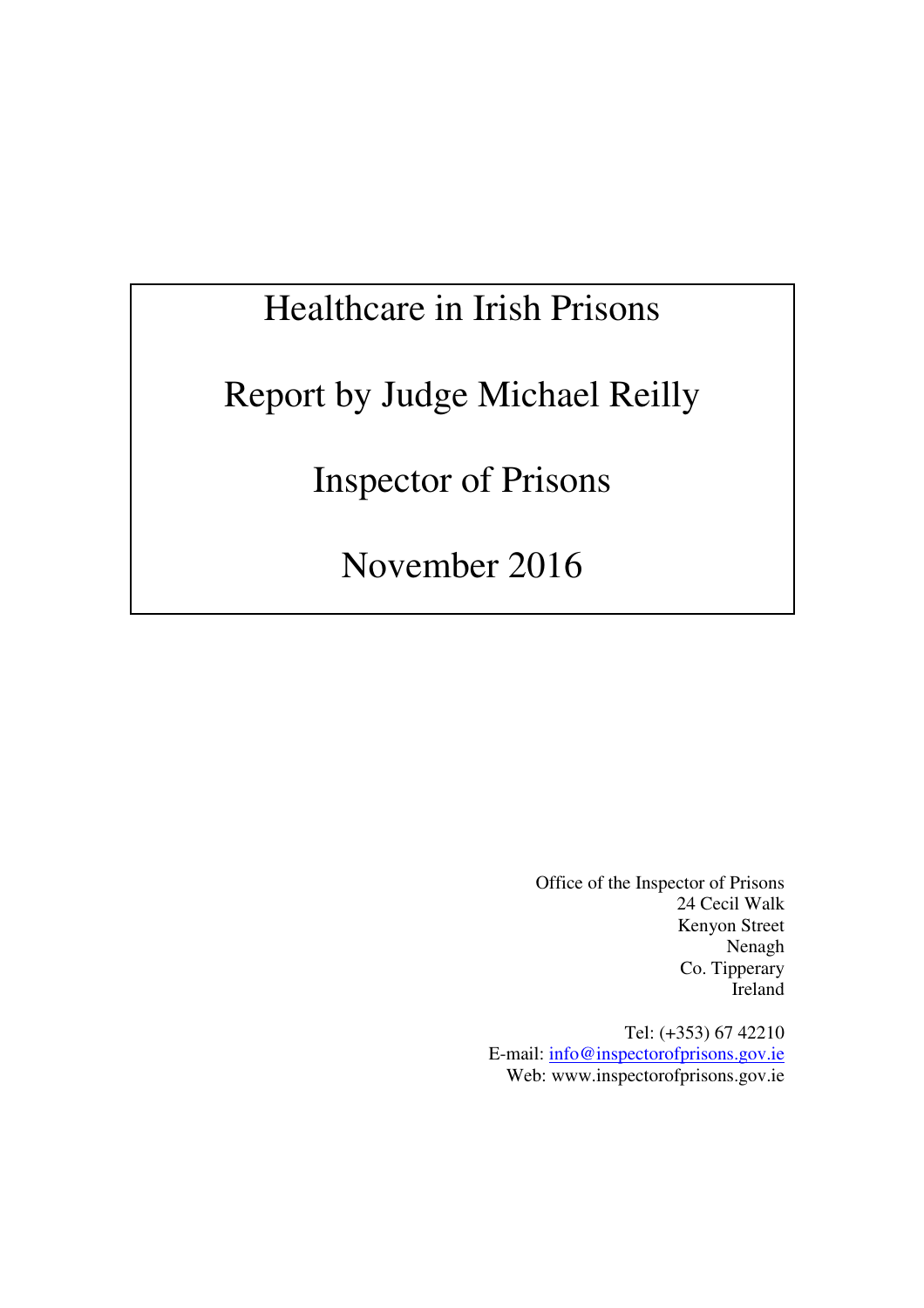# Healthcare in Irish Prisons Report by Judge Michael Reilly Inspector of Prisons

November 2016

Presented to the Tánaiste and Minister for Justice and Equality pursuant to Part 5 of the Prisons Act 2007

Judge Michael Reilly Inspector of Prisons

25 November 2016

**© Inspector of Prisons 2016**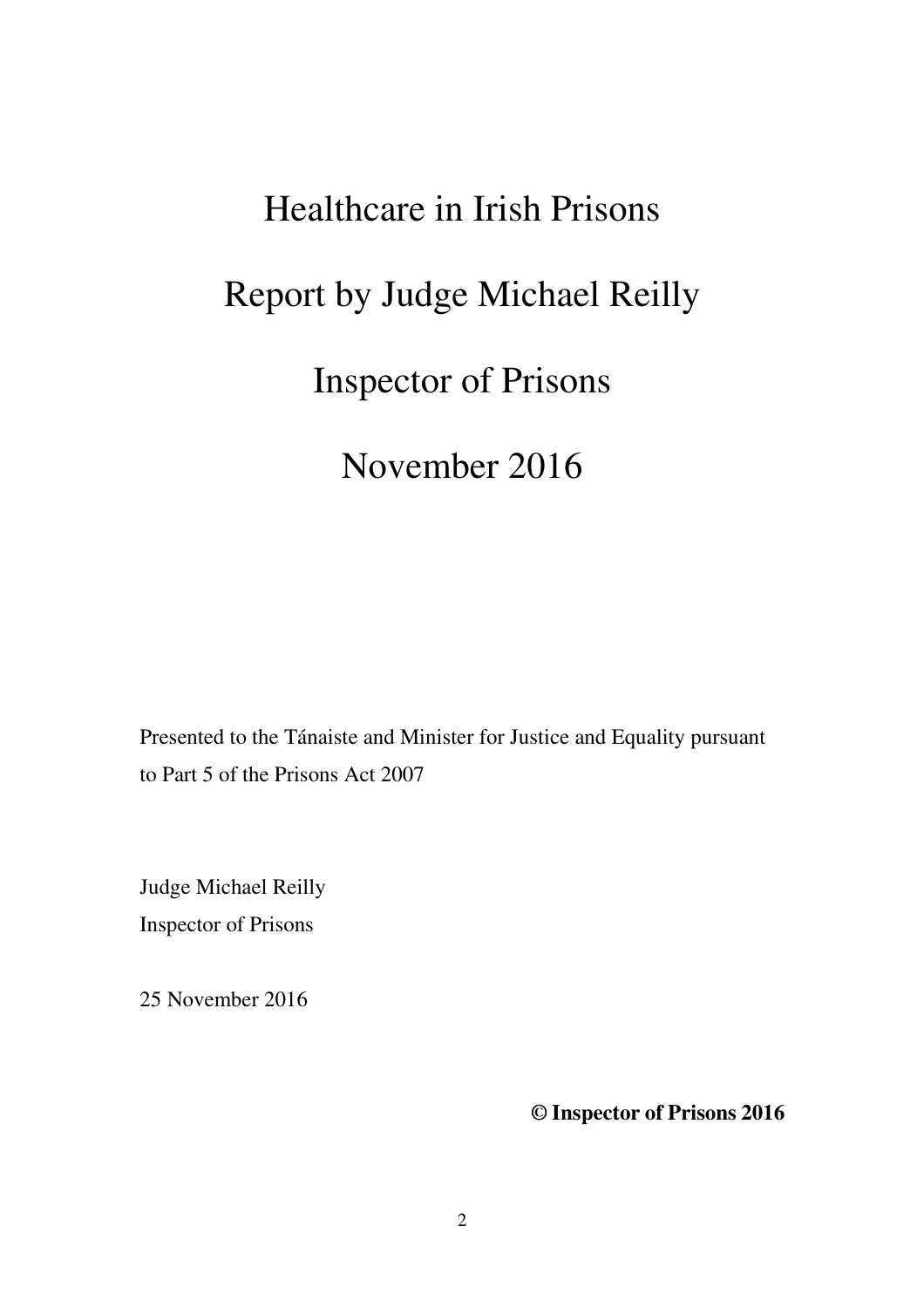### **Contents**

| <b>Acknowledgments</b>                     | Page 4  |
|--------------------------------------------|---------|
| <b>Chapter 1</b>                           | Page 5  |
| Introduction                               |         |
| <b>Chapter 2</b>                           | Page 9  |
| The obligation to provide healthcare       |         |
| in prisons                                 |         |
| <b>Chapter 3</b>                           | Page 17 |
| The case for a health needs assessment     |         |
| of prisoners and a staffing needs analysis |         |
| in each prison                             |         |
| <b>Chapter 4</b>                           | Page 21 |
| Guidance on the expectations of the        |         |
| Inspector of Prisons when inspecting       |         |
| healthcare facilities in prisons           |         |
| <b>Chapter 5</b>                           | Page 23 |
| Recommendations                            |         |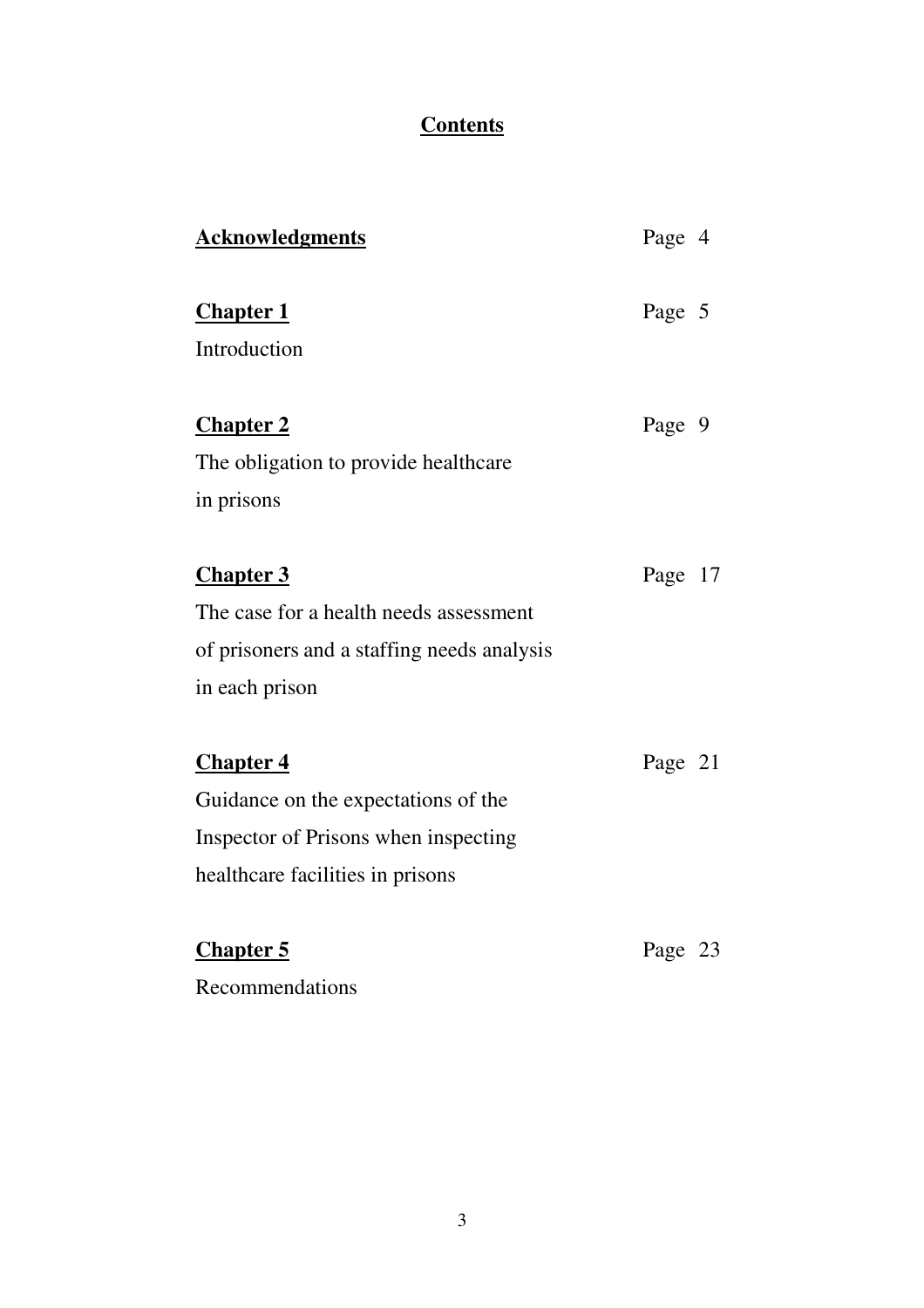#### **Acknowledgments**

I am indebted to a great number of people who unselfishly gave of their time to advise me on best international practice on the provision of healthcare for prisoners. By mentioning some by name I am aware that others may have been omitted. However, they know who they are and I apologise for any omissions in this regard.

I would particularly like to thank the many experts from other jurisdictions who shared their experiences with me including Dr Marzena Ksel  $(1<sup>st</sup> Vice-President of the$ Committee for the Prevention of Torture and Inhuman or Degrading Treatment or Punishment (CPT)), Professor Hans Wolff (Member of the CPT) and Dr. Alan Mitchell (Expert to the CPT), Members of the Royal College of General Practitioners Secure Environments Group led by Dr. Jake Hard, Dr. Eamonn O'Moore (National Lead for Health and Justice, Public Health England and Director of the UK Collaborating Centre for the WHO Health in Prisons Project) and the many doctors and other health professionals that I met in the course of researching this subject.

I would of course also like to thank the other members of my team in my office without whose help this and my many other reports would not see the light of day. They are – Ms. Helen Casey (Deputy Inspector of Prisons), Ms. Linda Larkin, Ms. Emer O'Neill, Mr. John Byrne and Ms. Eibhlis Burke.

Judge Michael Reilly Inspector of Prisons

25 November 2016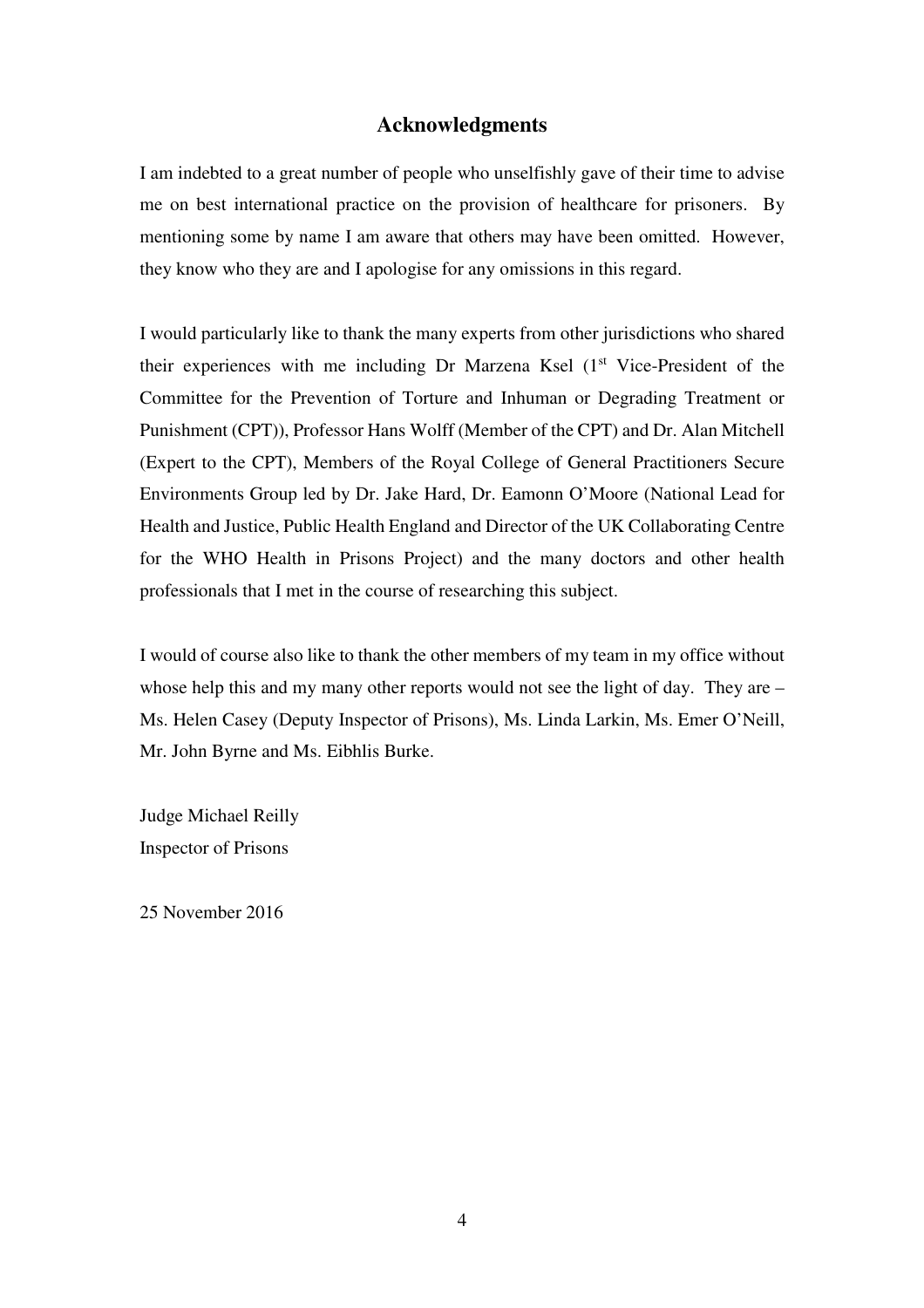#### **Introduction**

- 1.1 In a report dated 18 April 2011 *Guidance on Physical Healthcare in a Prison Context* (hereinafter referred to as '2011 report') *–* I drew attention to the standard of healthcare in our prisons. I stated that the Committee for the Prevention of Torture and Inhuman or Degrading Treatment or Punishment (CPT) had identified deficiencies in the standard of healthcare provided in a number of Irish Prisons and that I concurred with this statement. I also stated that, from my inspections of prisons, I had concluded that the standard of healthcare varied from prison to prison. In my 2011 report I dealt with the general right to health that all citizens are entitled to. In addition, I detailed the right of prisoners to healthcare in a prison context.
- 1.2 In my '2011 report' I made the case for the provision of appropriate healthcare for prisoners.
- 1.3 In paragraph 1.4 of my '2011 report' I stated:

*I will expect that, as and from 1 July 2011, all prisons and those responsible for the provision of healthcare will be aware of their obligations and will ensure that best healthcare practice will prevail in all prisons.* 

- 1.4 Unfortunately, there are still deficiencies in the provision of healthcare in our prisons and that which is provided varies from prison to prison.
- 1.5 Following their last visit to Ireland in September 2014 the CPT stated that -

*the situation has improved in some prisons while it has deteriorated in others, such as Midlands Prison.* 

1.6 However, the CPT findings from the 2014 visit -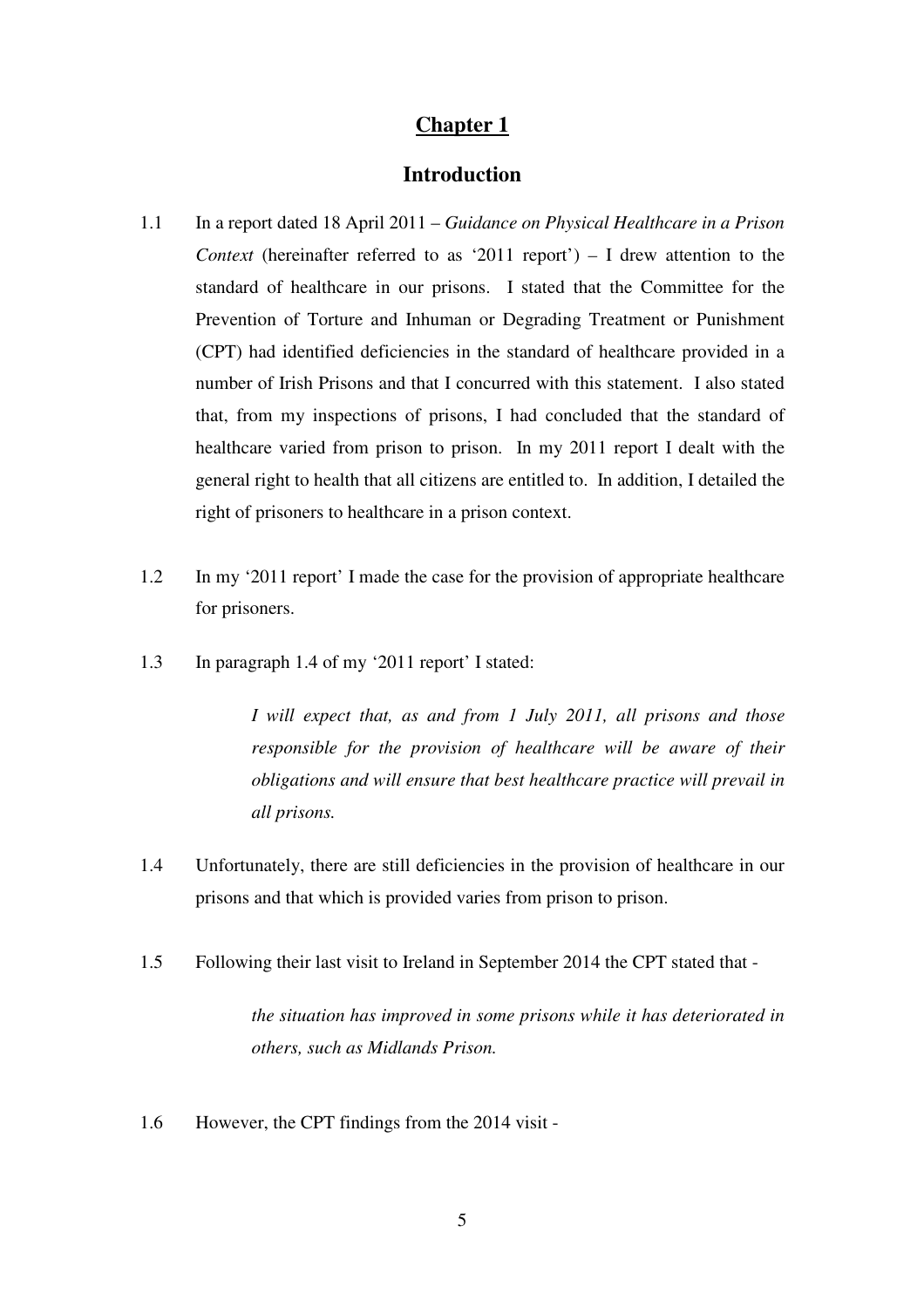*highlighted poor management of prison healthcare services and disjointed through care provision. Doctors working in prisons appeared disconnected from the national healthcare service and prison healthcare did not receive the necessary management support, with clinical opinions not acted upon and lack of escort staff available within prisons resulting in numerous prisoners missing medical appointments.* 

1.7 The CPT recommended in its Report to the Government dated 17 November 2015 that:

> *the Irish authorities identify an appropriate independent body to undertake a fundamental review of the healthcare services in Irish prisons. Furthermore, it would appreciate the observations of the Irish authorities on the question of bringing prison healthcare under the responsibility of the Ministry of Health.*

1.8 The Department of Justice and Equality responded to the CPT in November 2015. Included in this response was the following:

> *The IPS healthcare service aims to provide prisoners with access to the same quality and range of health services as that available to those entitled to public health services in the community and which are appropriate to the prison setting….*

> *In regard to the request for observations on moving responsibility for primary care services to the Ministry for Health, the IPS is aware of an emerging trend in other European jurisdictions for national healthcare service providers to assume responsibility for prison healthcare delivery. In addition, as recently as 2013, the World Health Organisation (WHO) and the United Nations Office on Drugs and Crime (UNODC) published a policy brief on the organisation of prison health – entitled Good Governance for Prison Health in the 21st Century, which concluded that the management and coordination of health services to prisoners is a whole of Government responsibility and*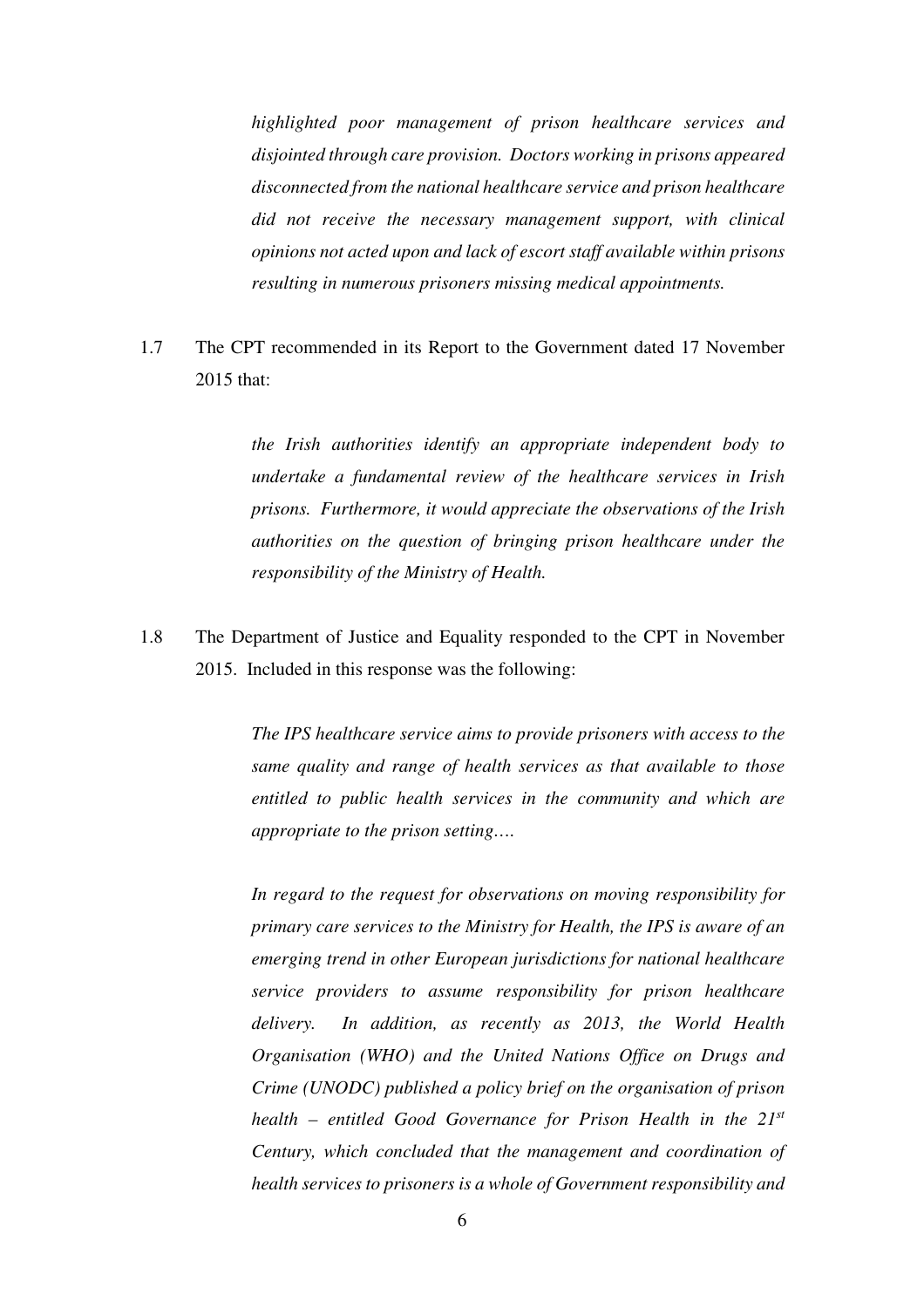*that "Health Ministries should provide, and be accountable for healthcare services in prisons, and advocate health prison conditions". In the light of the CPT remarks, the aforementioned emerging trend of shifting responsibilities in this area and the conclusions of the WHO/UNODC policy briefing, discussions are ongoing between IPS, the Department of Justice and Equality, the Department of Health and the Health Service Executive on the future delivery model for healthcare in Irish prisons.* 

- 1.9 To date there has not been a review of the provision of prison healthcare. I understand that the discussions between the IPS, the Department of Justice and Equality, the Department of Health and the Health Service Executive (HSE) are still ongoing one year after the response to the CPT referred to in paragraph 1.8.
- 1.10 When I carry out inspections of prisons it is difficult to establish if in fact the healthcare interventions offered to prisoners are appropriate. It is also difficult to establish if the level of healthcare provision in any prison is such that it meets the healthcare needs of prisoners. This is because no health needs assessment of prisoners and no staffing needs analysis has been carried out. One cannot carry out a staffing needs analysis without first ascertaining the health needs assessment in each prison.
- 1.11 The purpose of this report is threefold, namely;
	- To point out again the absolute entitlement of prisoners to healthcare and the case for such healthcare to be provided by the Department of Health. (Chapter 2).
	- To point to the necessity of carrying out a health needs assessment of prisoners and a staffing needs analysis in each of our prisons. (Chapter 3).
	- To give guidance to the Irish Prison Service (IPS), to the management of prisons and the providers of healthcare in the prisons as to what will be expected of them in the area of healthcare when inspections are carried out by my office. (Chapter 4).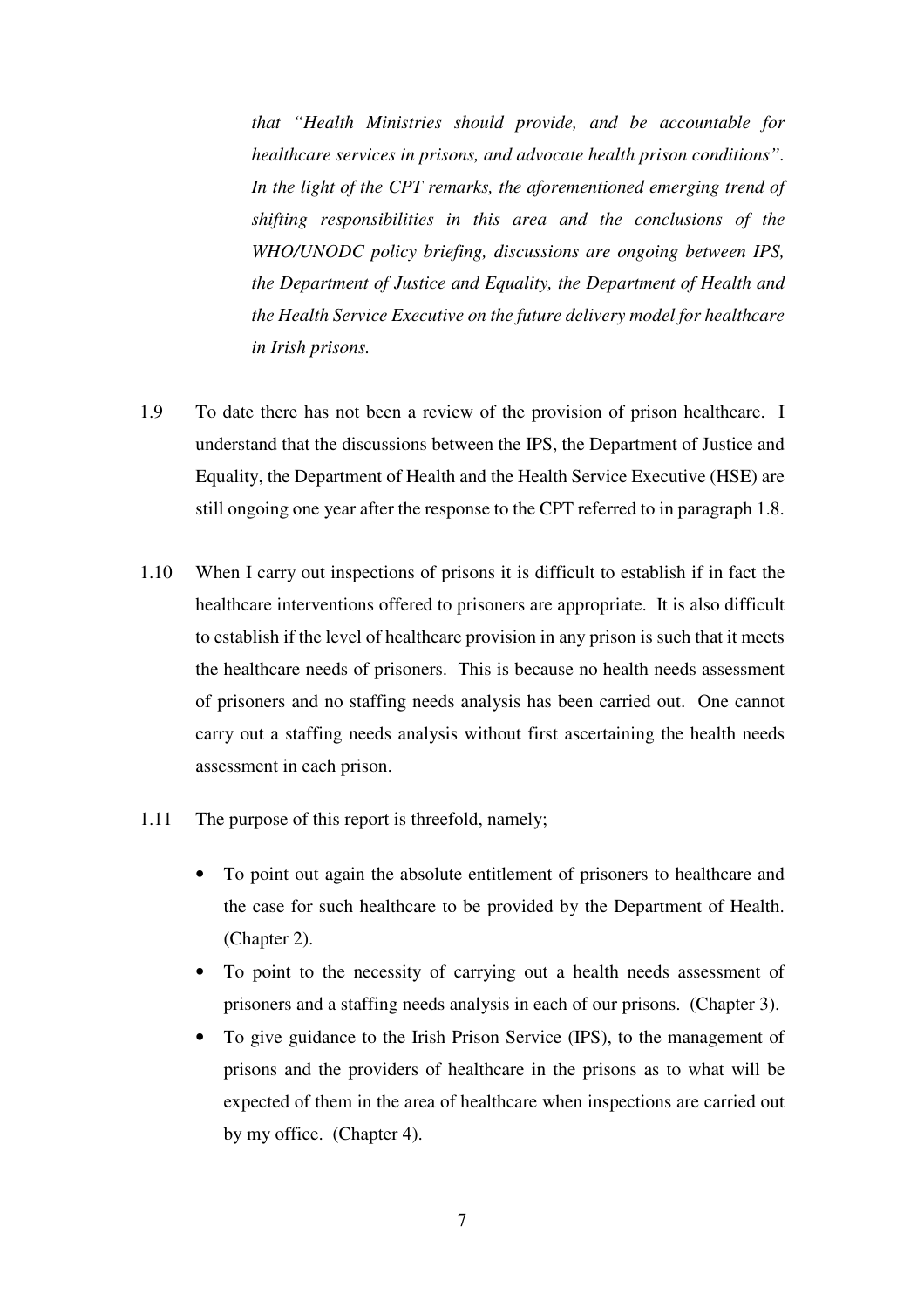- 1.12 In Chapter 5, I set out my recommendations.
- 1.13 As this is an urgent issue having been highlighted by me and by such an august body as the CPT it is not unreasonable that a public response be forthcoming either accepting the thrust of this report and giving time lines for implementing my recommendations or rejecting this report. If the recommendations in this report are rejected it would be reasonable to expect that reasons for such rejection would be given.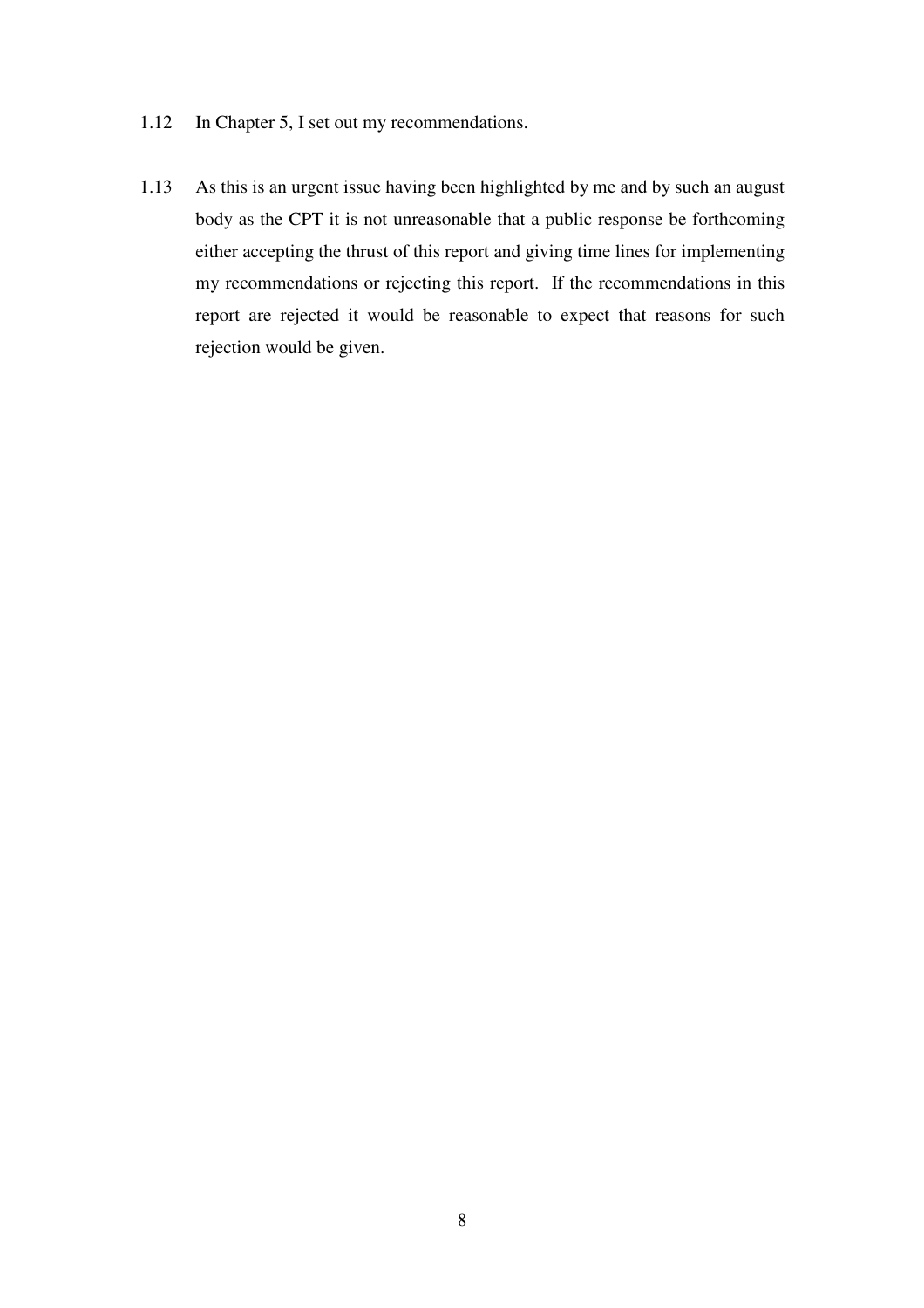#### **The obligation to provide healthcare in prisons**

#### The Right to Health

- 2.1 The right to health is a fundamental right. Traditionally the right to health has been referred to as the right *"to the enjoyment of the highest attainable standard*  of health<sup>"1</sup> but is now generally referred to as the right to health. The existence of a right to health was first mooted internationally in the **World Health Organisation's Constitution** of 1946 in which 'health' was defined as "*a state of complete physical, mental and social well-being and not merely the absence of disease or infirmity*". The right to health was then included in the **Universal Declaration of Human Rights** in 1948. Article 25(1) reads "*Everyone has the right to a standard of living adequate for the health and well-being of himself and of his family, including food, clothing, housing and medical care and necessary social services*".
- 2.2 Article 12(1) of the **International Covenant on Economic, Social and Cultural Rights** urges State Parties "*to recognize the right of everyone to the enjoyment of the highest attainable standard of physical and mental health*". This definition is generally accepted as being the international definition of the right to health. Article 12(2) outlines the requirements on the State to recognise this right including, *inter alia,* the necessary steps that should be taken for the prevention, treatment and control of epidemic, endemic, occupational and other diseases and the creation of conditions which would ensure the provision of all medical services and medical attention in the event of sickness.
- 2.3 A fundamental principle of human rights law is that human rights are interdependent, indivisible and interrelated. The right to health is fundamental to the realisation of other rights, including, *inter alia,* the rights to food, housing, human dignity and the prohibition against torture and *vice-versa*. The principles

 $\overline{a}$ <sup>1</sup> See the Preamble to the WHO Constitution and Article 12 of the International Covenant on Economic Social and Cultural Rights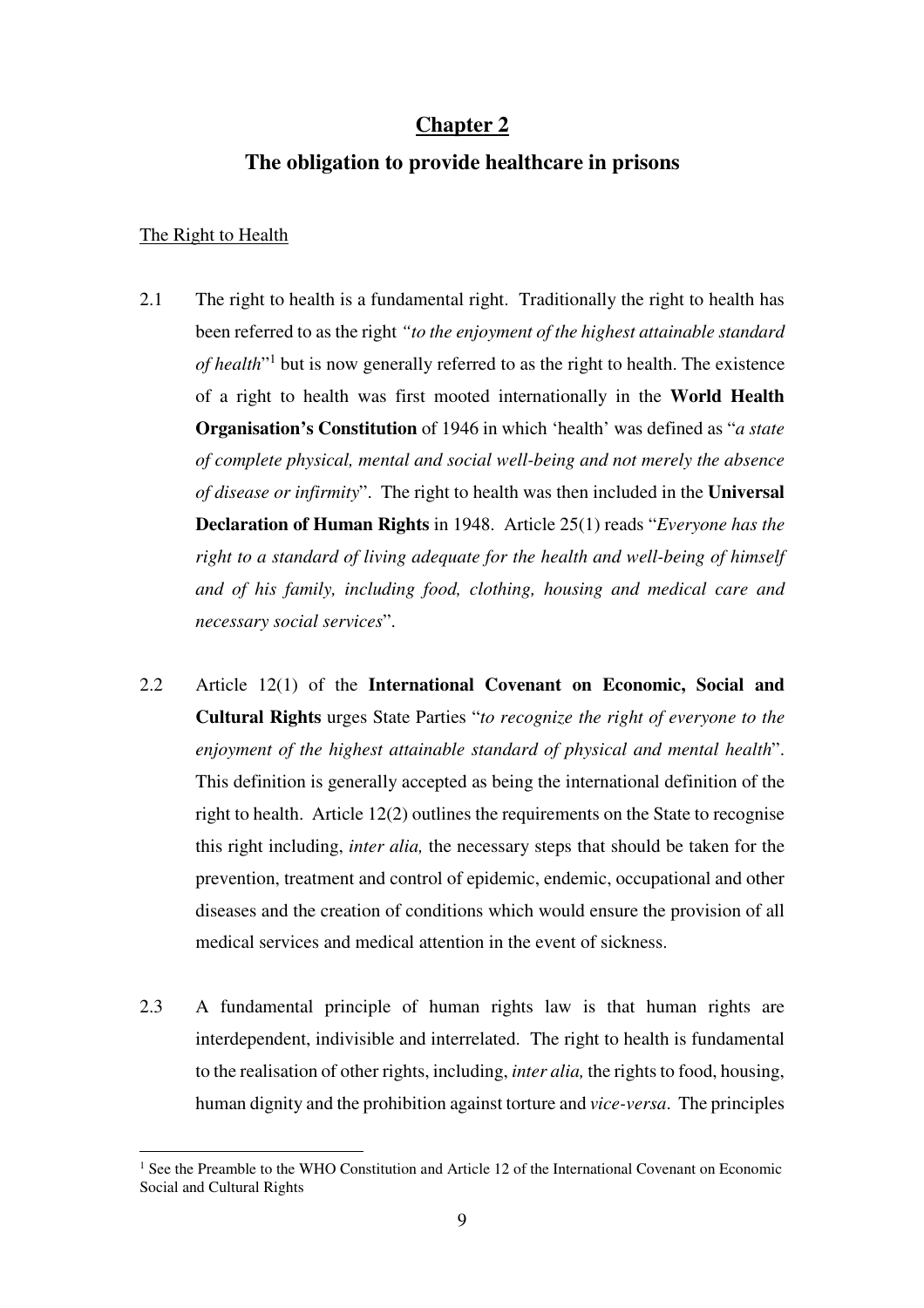of non-discrimination and equality are important to the realisation of the right to health. Article 2(2) of the **International Covenant on Economic, Social and Cultural Rights** prohibits discrimination regarding all rights contained in the Covenant, including the right to health, on the following grounds: - race, colour, sex, language, religion, political or other opinion, national or social origin, property, birth or other status. The **Committee on Economic, Social and Cultural Rights** has taken *'other status'* to include health status (e.g.  $HIV/ALDS$ ), sexual orientation and civil, political or social status<sup>2</sup>.

- 2.4 Additional steps may have to be taken to secure "*the right to the enjoyment of the highest attainable standard of health"* for vulnerable groups such as women, babies and children, elderly people and people with mental health difficulties and to ensure they are not discriminated against.
- 2.5 The **United Nations Economic and Social Council** has stated that the right to the highest attainable standard of health included in Article 12 of the **International Covenant on Economic, Social and Cultural Rights** comprises of four essential elements<sup>3</sup>:
	- (a) Availability sufficient functioning healthcare facilities, goods, programmes and services must be available.
	- (b) Accessibility healthcare facilities etc. have to be available to everyone within the jurisdiction of the State without discrimination. This element also requires that services etc. are physically accessible and affordable for all.
	- (c) Acceptability healthcare facilities etc. must be respectful of medical ethics and culturally appropriate.
	- (d) Quality health facilities etc. must be scientifically and medically appropriate and of good quality.

<sup>&</sup>lt;sup>2</sup> See CESC, General Comment No.14, "The right to the highest attainable standard of health", (2000), para.18

<sup>&</sup>lt;sup>3</sup> Ibid at para. 12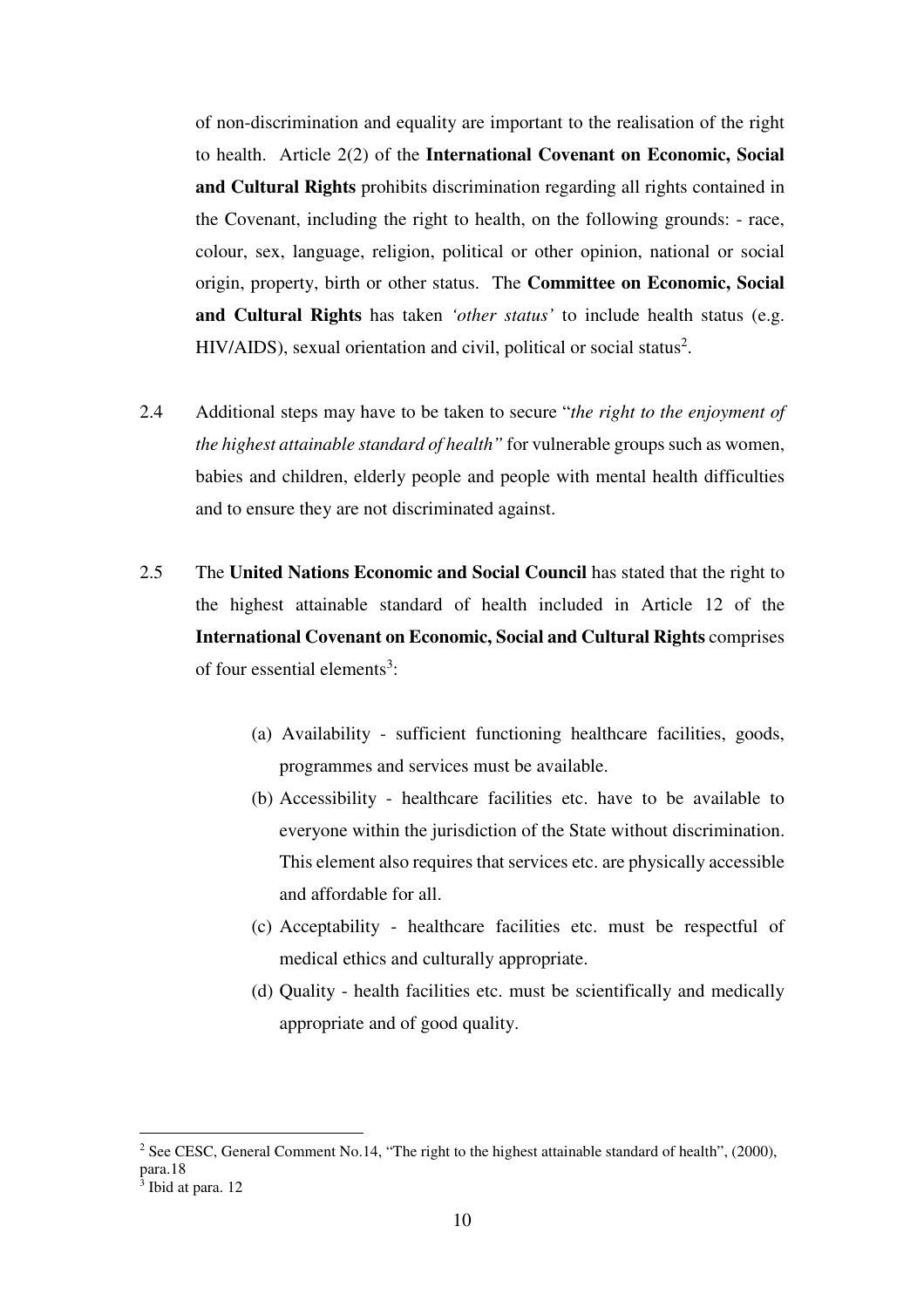- 2.6 Articles 40 to 44 of the **Irish Constitution** contain fundamental rights. The right to health is not listed as a specific right. The courts have inferred from Article 40.3.1, which reads "*The State guarantees in its laws to respect, and, as far as practicable, by its laws to defend and vindicate the personal rights of the citizen*", a number of additional rights, known as unenumerated rights. The Irish courts have found that the following rights exist under Article 40.3.1:- the right to bodily integrity - *Ryan v Attorney General*<sup>4</sup> , a prisoner has a right not to have his/her health exposed to risk or danger - *the State (C) v Frawley*<sup>5</sup> and the right not to be subjected to inhuman or degrading treatment - the *State (C) v Frawley*. Ireland is a party to the **International Covenant on Economic, Social and Cultural Rights** which provides for the right of everyone to "*the enjoyment of the highest attainable standard of physical and mental health".*
- 2.7 Entitlement to health services in Ireland is primarily based on residency and means<sup>6</sup>. Eligibility for access to health services is dependent on whether a person is a medical card holder or not. If a person has a medical card they are entitled to the following<sup>7</sup>:
	- free General Practitioner services.
	- prescribed drugs and medicines (subject to a  $\epsilon$ 2.50 charge per item prescribed),
	- public hospital services,
	- dental, optical and aural services.
	- maternity and infant care services.
	- a range of community care and personal social services.
- 2.8 The legally binding general obligation of the **International Covenant** referred to earlier in this chapter is reinforced by Principle 9 of the **Basic Principles for the Treatment of Prisoners.**

<sup>4</sup> [1965] 1 IR 295

<sup>5</sup> [1976] IR365

 $6As$  at

http://www.citizensinformation.ie/en/health/entitlement\_to\_health\_services/entitlement\_to\_public\_heal th\_services.html

<sup>7</sup> ibid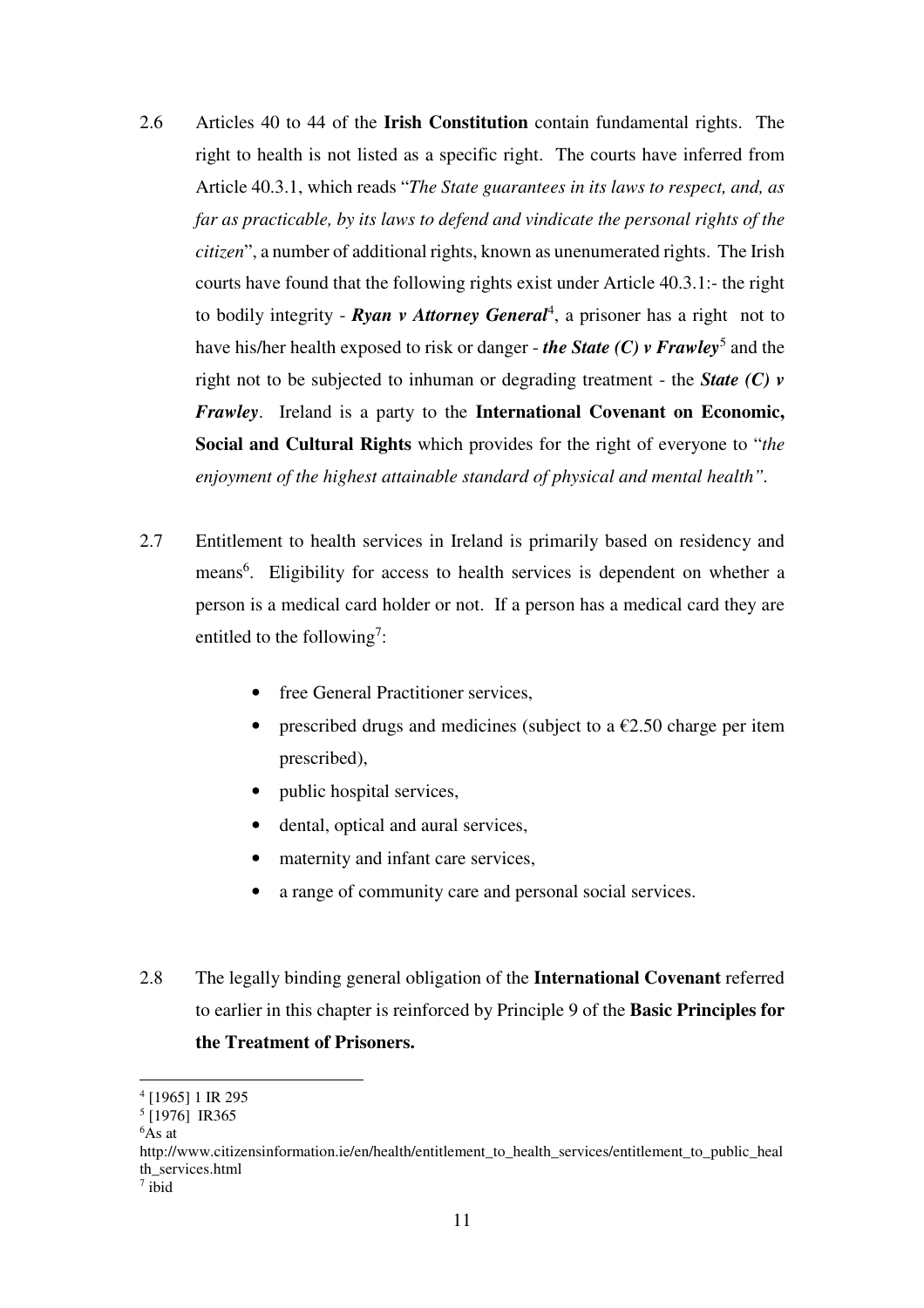#### Prisoners' rights to adequate healthcare

- 2.9 It is clear from paragraphs 2.1 to 2.8 that all citizens have an absolute right to health.
- 2.10 It is generally accepted as International best practice that the provision of healthcare in prisons should be equivalent to that available in the community. The IPS **Health Care Standards** provide valuable guidance on the provision of healthcare in Irish prisons.
- 2.11 In addition to the instruments detailed in paragraphs 2.1 to 2.8 there are a number of International instruments which specifically recognise that prisoners have a right to health.
- 2.12 Recommendation 10 of the **Council of Europe's Recommendation (98) 7 concerning the ethical and organisational aspects of healthcare in prisons** calls for prison healthcare services:

*to provide medical, psychiatric and dental treatment and to implement programmes of hygiene and preventive medicine in conditions comparable to those enjoyed by the general public*.

2.13 Principle 9 of the **Basic Principles for the Treatment of Prisoners** urges that:

*Prisoners shall have access to the health services available in the country without discrimination on the grounds of their legal situation*.

2.14 Principle 1 of the **Principles of Medical Ethics relevant to the Role of Health Personnel, particularly Physicians, in the Protection of Prisoners and Detainees against Torture and Other Cruel, Inhuman or Degrading Treatment or Punishment** states that:

> *Health personnel, particularly physicians, charged with the medical care of prisoners and detainees have a duty to provide them with*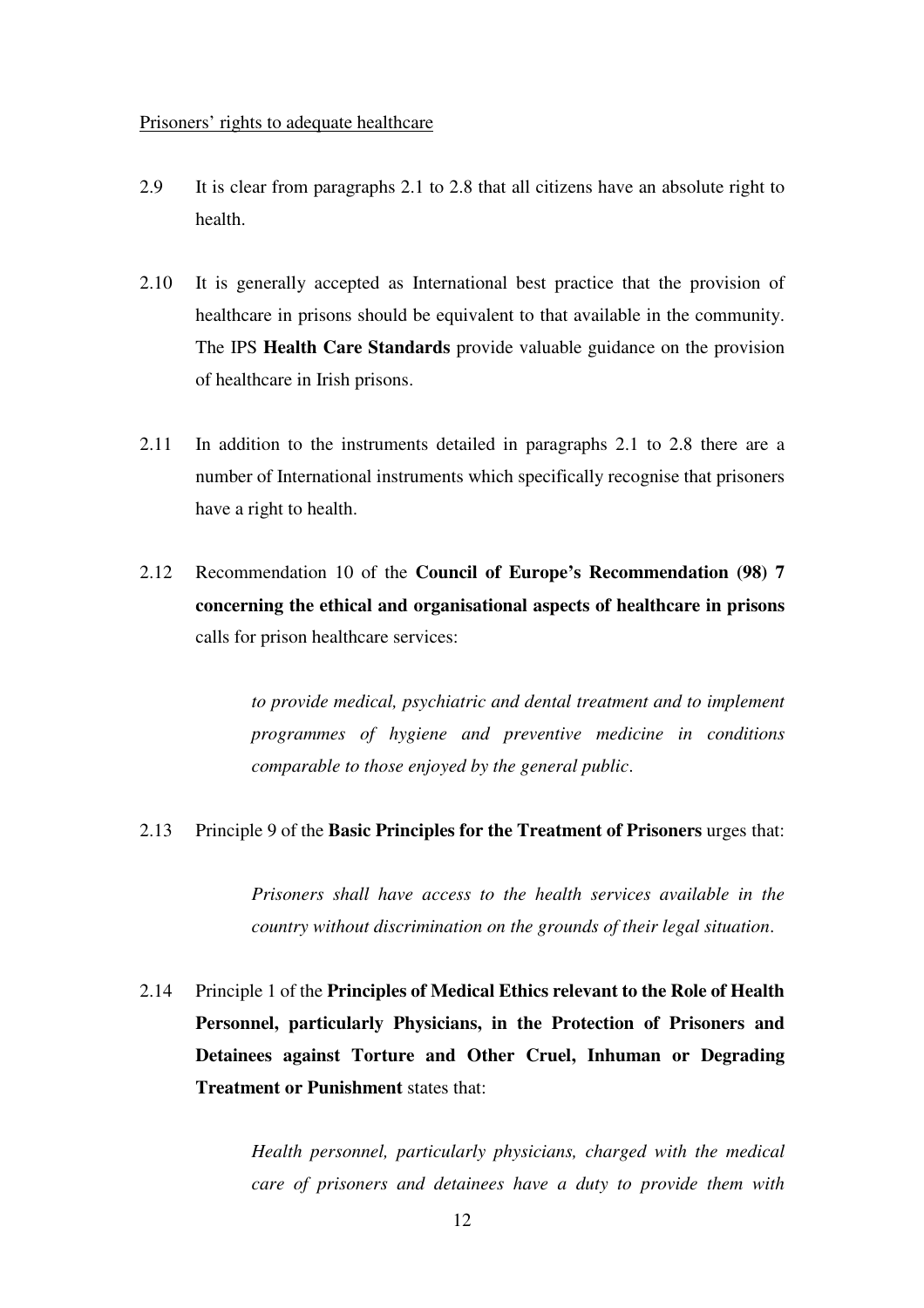*protection of their physical and mental health and treatment of disease of the same quality and standard as is afforded to those who are not imprisoned or detained*.

- 2.15 Prisoners' rights to health are constantly developing as a result of both the jurisprudence of the **European Court of Human Rights** and the guidance given by the CPT and the WHO. All such bodies have linked the importance of providing healthcare to prisoners to the prevention of torture and inhuman or degrading treatment or punishment.
- 2.16 The CPT has declared that the provision of healthcare in prisons is of direct relevance to their mandate<sup>8</sup>, explaining that:

*an inadequate level of healthcare can lead rapidly to situations falling within the scope of the term 'inhuman and degrading treatment'. Further, the healthcare service in a given establishment can potentially play an important role in combating the infliction of ill-treatment…*<sup>9</sup> .

2.17 Therefore, healthcare should be provided to prisoners on the basis that they are entitled to the same treatment as people in the free community who are entitled to medical cards as referred to in paragraph 2.7. However, it is important to point out that the prescription charge of  $\epsilon$ 2.50, referred to in paragraph 2.7, should not apply to prisoners as prisoners **do not and should not pay** for that medication which they receive in prison.

#### The case for healthcare to be provided by the Department of Health

2.18 It is well established that the majority of prisoners come from the lower socioeconomic sectors of our communities. Many present with mental health and other pre-existing health problems which often result from a chaotic lifestyle. It is therefore important to stress that the healthcare provided in prisons not

<sup>&</sup>lt;sup>8</sup> CPT 3<sup>rd</sup> General Report [CPT/Inf (93) 12] at para. 30

<sup>9</sup> Ibid at para. 30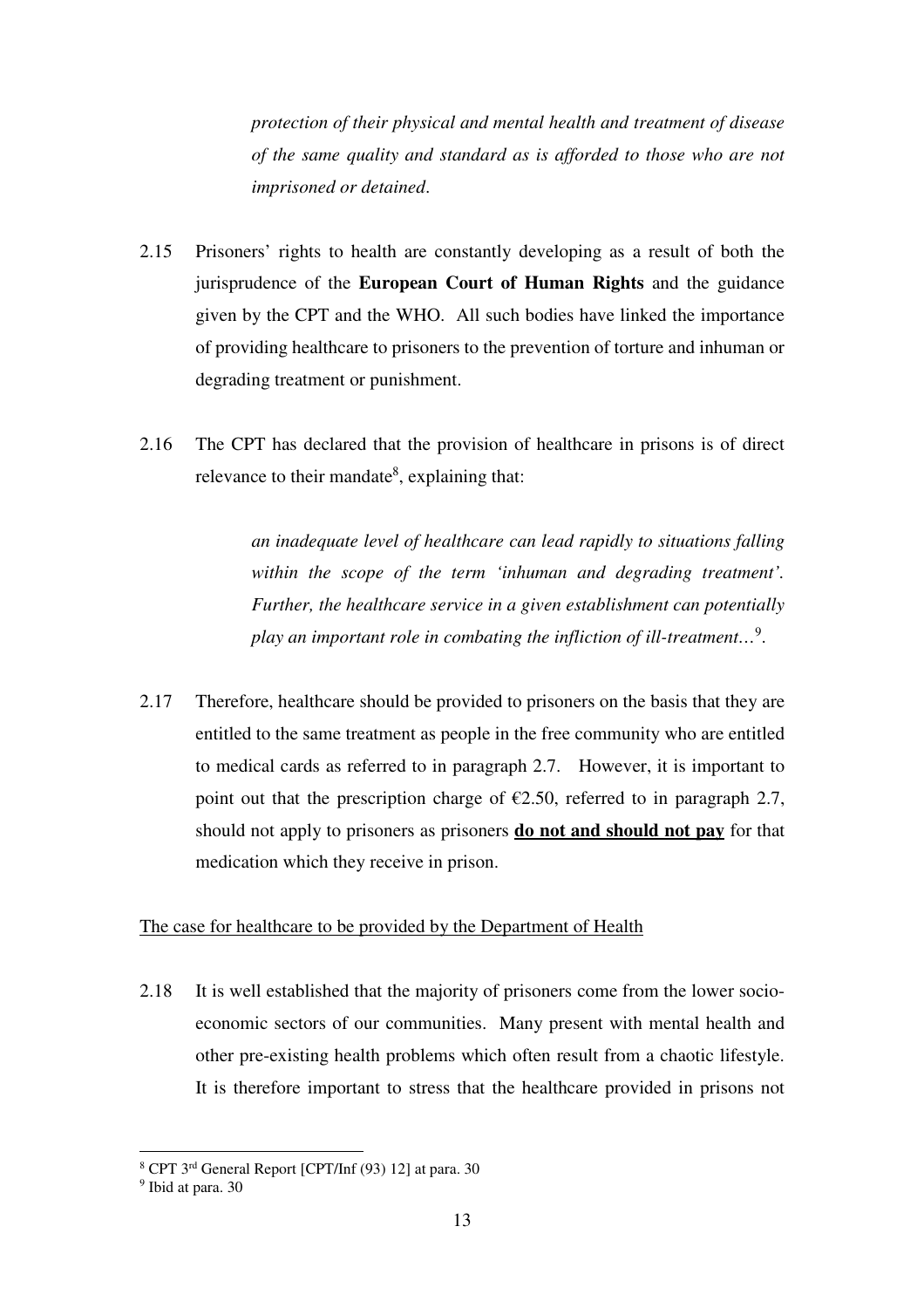alone acknowledges this fact but also that, for a significant number of prisoners, imprisonment can have a damaging effect on their physical and mental wellbeing. In this regard the following is relevant:

*When a state deprives people of their liberty, it takes on a responsibility to look after their health in terms both of the conditions under which it detains them and of the individual treatment that may be necessary. Prison administrations have a responsibility not simply to ensure effective access for prisoners to medical care but also to establish conditions that promote the well-being of both prisoners and staff…. This applies to all aspects of prison life, but especially to healthcare<sup>10</sup>*

- 2.19 In Ireland healthcare services in prisons, in the main, are provided by the IPS. An exception is the provision of in-reach mental health psychiatric services by the Central Mental Hospital (CMH) which come at no cost to the IPS as this service is funded by the HSE. Doctors are engaged either on a full time or part time basis. I have been advised by the IPS that the recruitment of full time doctors is proving difficult. As a result, the IPS are over-reliant on locum doctors, who by their nature are transitory, to provide medical services in our prisons. Nurses are employees of the IPS and as such are answerable to the governors of those prisons to which they are attached.
- 2.20 There can be a perception of, if not an actual tension between healthcare providers and prison management when matters of security are balanced against a trustful clinician / patient relationship.
- 2.21 To a degree the relationship between healthcare personnel and prisoners is different from that between healthcare personnel in the community and patients. In the community patients can choose their GP and GPs their patients. In prisons there is no such choice available.

<sup>&</sup>lt;sup>10</sup> Commentary to Recommendation REC(2006) 2 of the Committee of Ministers to member states on the European Prison Rules, Strasbourg, Council of Europe 2005.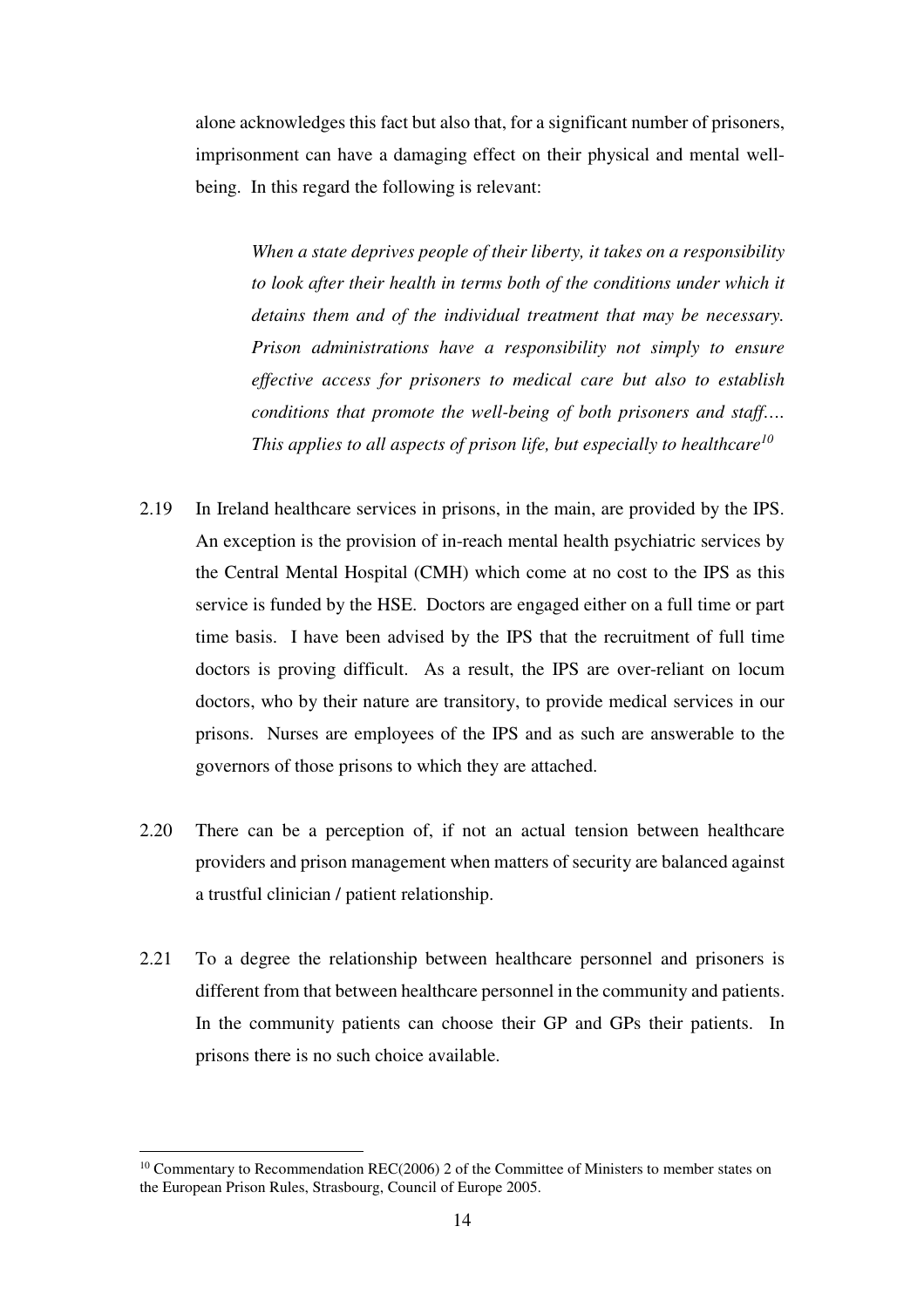2.22 The CPT in recognising this challenge has stated:

*The healthcare staff in any prison is potentially a staff at risk. Their duty of care for their patients may often enter into conflict with considerations of prison management and security. These can give rise to difficult ethical questions and choices<sup>11</sup> .* 

## 2.23 **Principle 3** of the **United Nations General Assembly Resolution 37/194**<sup>12</sup> states:

*It is a contravention of medical ethics for health personnel, particularly physicians, to be involved in any professional relationship with prisoners or detainees the purpose of which is not solely to evaluate, protect or improve their physical and mental health.* 

2.24 Therefore, professional independence is critical and was recognised as such by the **Committee of Ministers of the Council of Europe** in paragraph 20 of **Recommendation R(98)7**<sup>13</sup> when they stated:

> *Clinical decisions and any other assessments regarding the health of detained persons should be governed only by medical criteria. Healthcare personnel should operate with complete independence within the bounds of their qualifications and competence.*

2.25 It could be argued that this country could comply with best international practice by ensuring that the present prison administered healthcare services could form close links with the HSE. However, the Department of Justice and Equality have acknowledged (see paragraph 1.8) that the international trend is to a

 $<sup>11</sup>$  Report to the Albanian Government on the visit to Albania carried out by the European Committee</sup> for the Prevention of Torture and Inhuman or Degrading Treatment or Punishment from 23 May to 3 June 2005. (CPT/inf 2006) 24.

 $12$  Principles of medical ethics relevant to the role of health personnel, particularly physicians, in the protection of prisoners and detainees against torture and other cruel, inhumane or degrading treatment or punishment. United Nations General Assembly Resolution 37/194. New York, United Nations, 1982.

 $13$  Recommendation R(98)7 of the Committee of Ministers to member states concerning the ethical and organisational aspects of healthcare in prison. Strasbourg, Council of Europe, 1998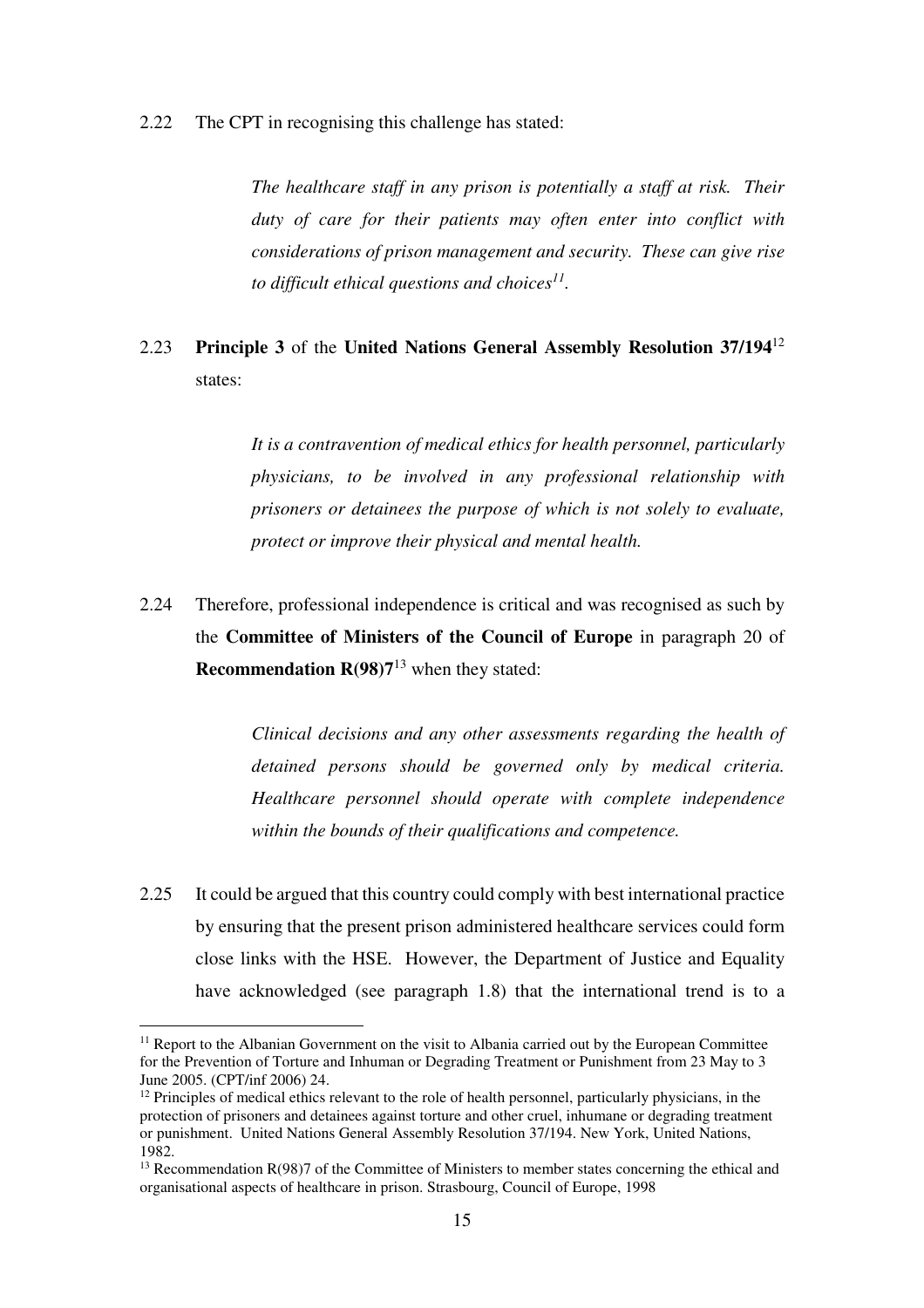service that is within the responsibility of the Department of Health. In order to copper fasten this statement I wish to refer to the following statement of the **Committee of Ministers of the Council of Europe** in its official commentary to the revised and updated European Prison Rules 2006:

*The most effective way of implementing rule 40 (organisation of healthcare) is that the national health authority should also be responsible for providing healthcare in prison, as is the case in a number of countries<sup>14</sup> .*

The **Committee of Ministers** went on to state:

*This will not only allow for continuity of treatment but will also enable prisoners and staff to benefit from wider developments in treatments, in professional standards and in training.* 

#### **Resources**

- 2.26 There may well be resource issues in transferring responsibility for prisoner healthcare from the IPS to the HSE and the Department of Health.
- 2.27 However, this **cannot** be used as an excuse for delaying such transfer of responsibility. In this regard it must be borne in mind that the State **accepts a heavy responsibility** when it detains a person to ensure the well-being of that person. It is internationally acknowledged that lack of financial means cannot reduce this responsibility. This has been made clear by the **Council of Europe** in numbers of its instruments.

 $14$  Commentary to Recommendation REC(2006)2 of the Committee of Ministers to member states on the European Prison Rules.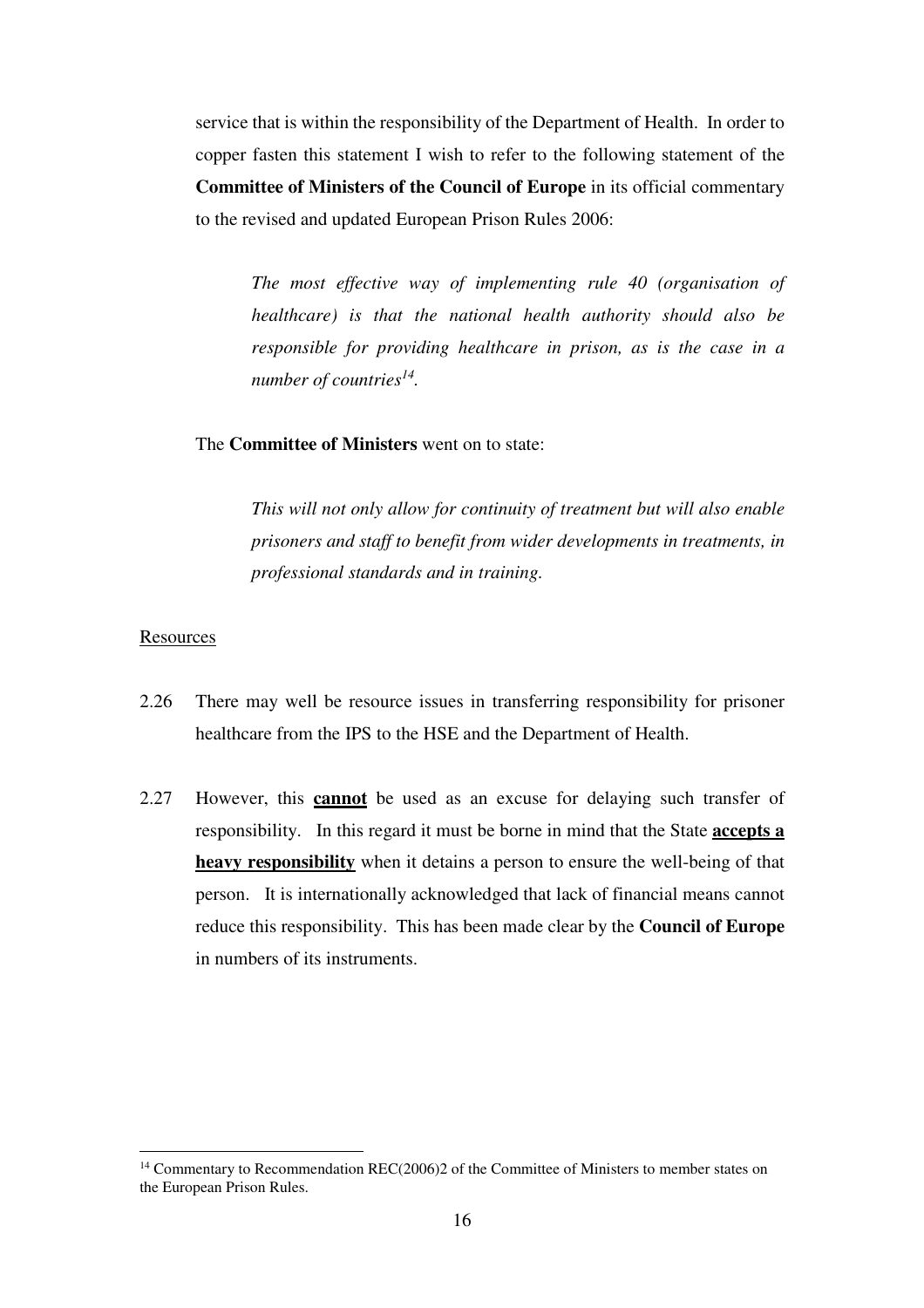# **The case for a health needs assessment of prisoners and a staffing needs analysis in each prison**

- 3.1 Irrespective of which body is responsible for healthcare in Irish prisons, be it the IPS or the HSE, a comprehensive assessment of the health needs of prisoners in the 13 prisons must be undertaken. This must be followed by a staffing needs analysis of healthcare personnel in each prison.
- 3.2 I have been informed that such an assessment of the health needs of prisoners has never been undertaken in this country.
- 3.3 In carrying out my inspections of prisons I have met the health providers who have, in the main, been critical of many aspects of the conditions under which they are expected to provide a healthcare service which is appropriate to the needs of those held in our prisons. These range from a workload that is impossible to manage, to a reduction in the numbers of nursing staff to a dangerous level, to the absence in some cases of medical cover at night or at weekends to name but three.
- 3.4 It is impossible for me or any other inspectorate to express a view on the adequacy of the healthcare presently provided in our prisons as it seems to operate on an *ad hoc* basis with no special regard for the needs of the different cohorts of prisoners in the individual prisons. This is not to be taken as a criticism of those many professionals who provide healthcare in our prisons to the best of their ability in a system where the specific needs of the various cohorts of prisoners are not formally acknowledged.In other words, the specific needs of remand prisoners will differ from those of committal prisoners. Similarly, the needs of female prisoners will differ from male prisoners and those of elderly prisoners will differ from those of young prisoners. It is also impossible to express a view on the adequacy of the numbers of healthcare staff in any one prison without knowing what needs such staff must deal with.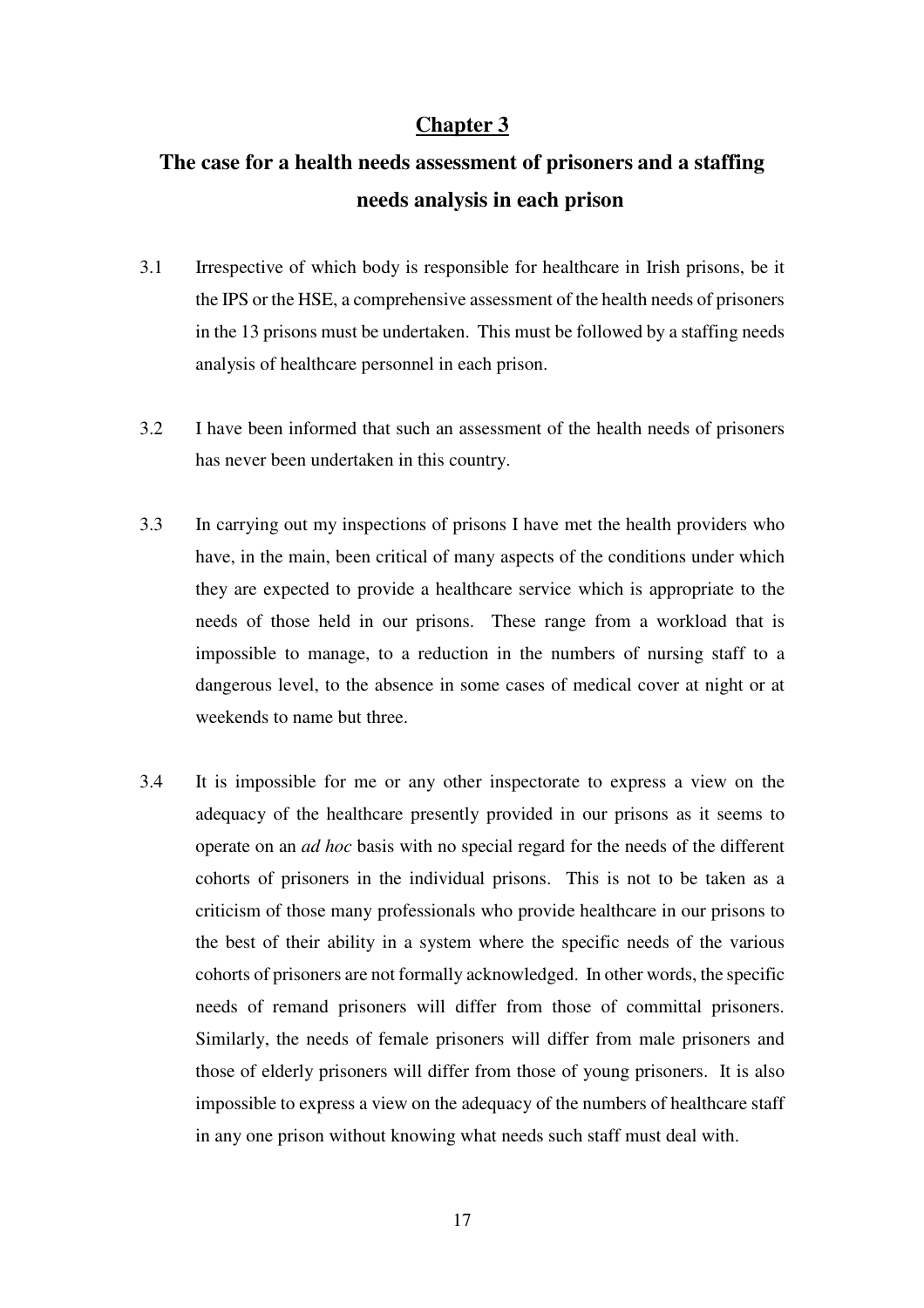- 3.5 There are many models of health needs assessments in numbers of countries that might be looked at when deciding on a model for this country.
- 3.6 To take one example in Northern Ireland a health needs assessment of the health needs of the prisoners in its three prison sites was carried out and reported on by the HSC Public Health Agency - *2013/14 Health Needs Assessment of Prisoners in Northern Ireland.*
- 3.7 In Northern Ireland the assessment referred to in paragraph 3.6 identified different specific needs in its different prisons. Obviously, the same would apply in this jurisdiction for the reasons referred to in the second part of paragraph 3.4.
- 3.8 The lead in any such assessment in this jurisdiction must be a clinician who has knowledge and experience of working with prisoners and evaluating their healthcare needs.
- 3.9 Rule 99(2) of the Prison Rules 2007 provides:

*The Minister shall appoint a registered medical practitioner to carry on and manage, and control generally, the administration of the prison healthcare services who shall be known as and is referred to in these Rules as the "Director of Prison Healthcare Services".* 

- 3.10 In the report *Culture and Organisation in the Irish Prison Service a Road Map for the Future -* Professor Coyle and I observed that despite Rule 99(2) of the Prison Rules 2007 referred to in paragraph 3.9 the IPS had not appointed a Director of Healthcare. To date no such appointment has been made.
- 3.11 A Director of Healthcare who is a registered healthcare professional should be appointed immediately whose duty should not only be to manage the healthcare in our prisons but to oversee the transition of healthcare from the IPS to the HSE. This Director of Healthcare should be the clinical lead in the IPS and therefore the line manager for those providing healthcare in our prisons. The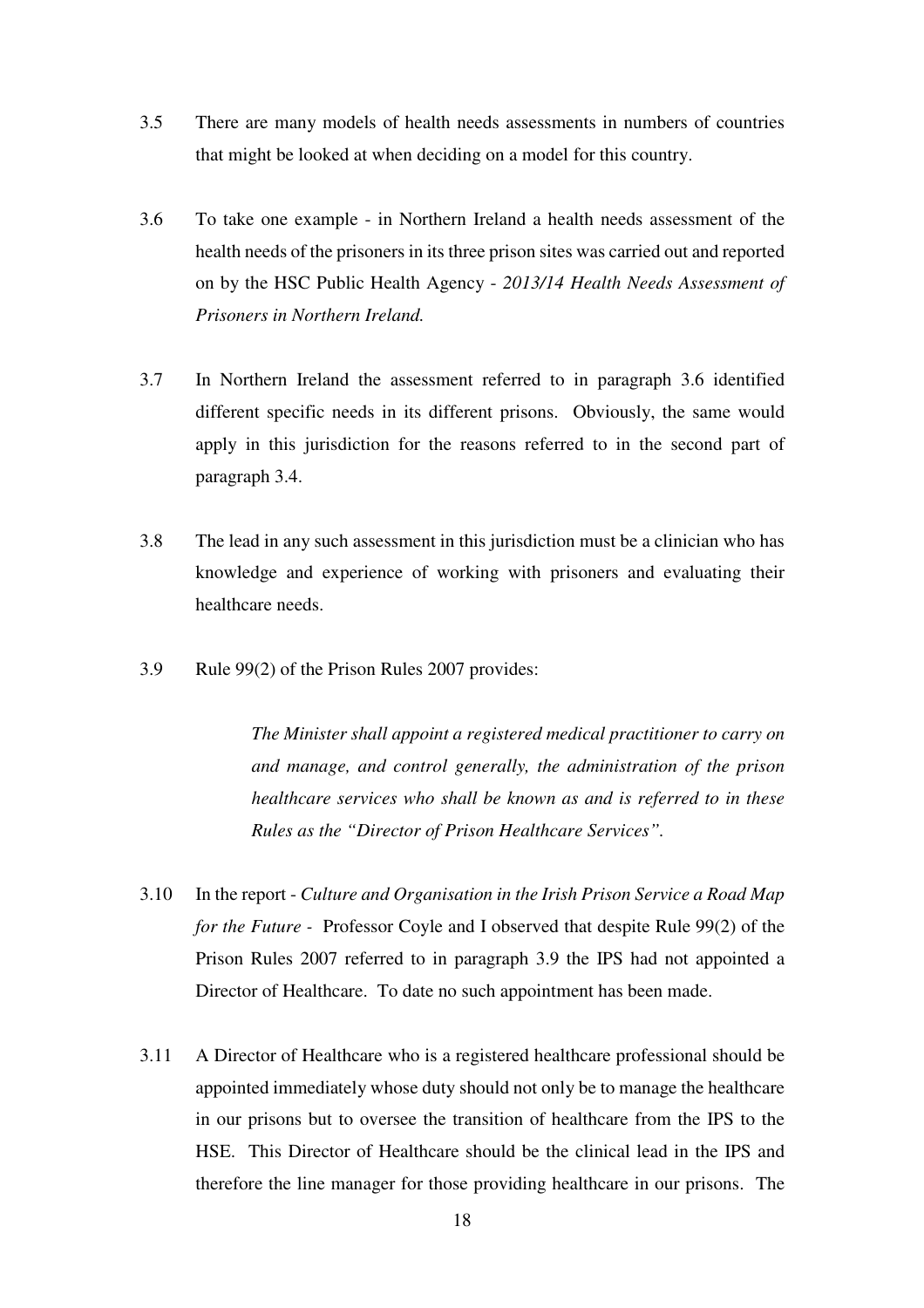necessity for a Director of Healthcare would cease when responsibility for the provision of healthcare is transferred to the HSE.

- 3.12 The staffing needs analysis referred to earlier in this report for each prison should be undertaken as soon as the health needs assessment of prisoners has been completed. It is important that such an analysis should be clinically led and should not be influenced by operational or other non-healthcare considerations **other than** the obvious interdependence of healthcare staff and custody staff working together e.g. in ensuring prisoners are escorted to the nurse/doctor appointment or to outside hospitals etc.
- 3.13 While it is stating the obvious it is important to acknowledge that the provision of healthcare is not confined to that which is provided by doctors and nurses but embraces all aspects of care including dental care, addiction services, psychiatric and psychology services.
- 3.14 In considering the healthcare needs of prisoners, consideration of external matters such as the proximity of prisons to hospitals would be important. In addition, such an assessment would, of necessity, advise on preventative healthcare in our prisons.
- 3.15 At this juncture I would like to sound a word of warning. Sectional interests should not influence any assessment of the health needs of prisoners or the healthcare staffing needs of our prisons.
- 3.16 The results of such assessments for each prison should be published as should the staffing needs analysis for each prison. The appropriate number of healthcare professionals and others working in the provision of healthcare should be published for each prison in order that I or any other investigative body can readily assess the level of healthcare being provided in any prison. It would, of course, be for a regulatory body of the HSE to investigate the quality of such healthcare when responsibility for the provision of healthcare is vested in it.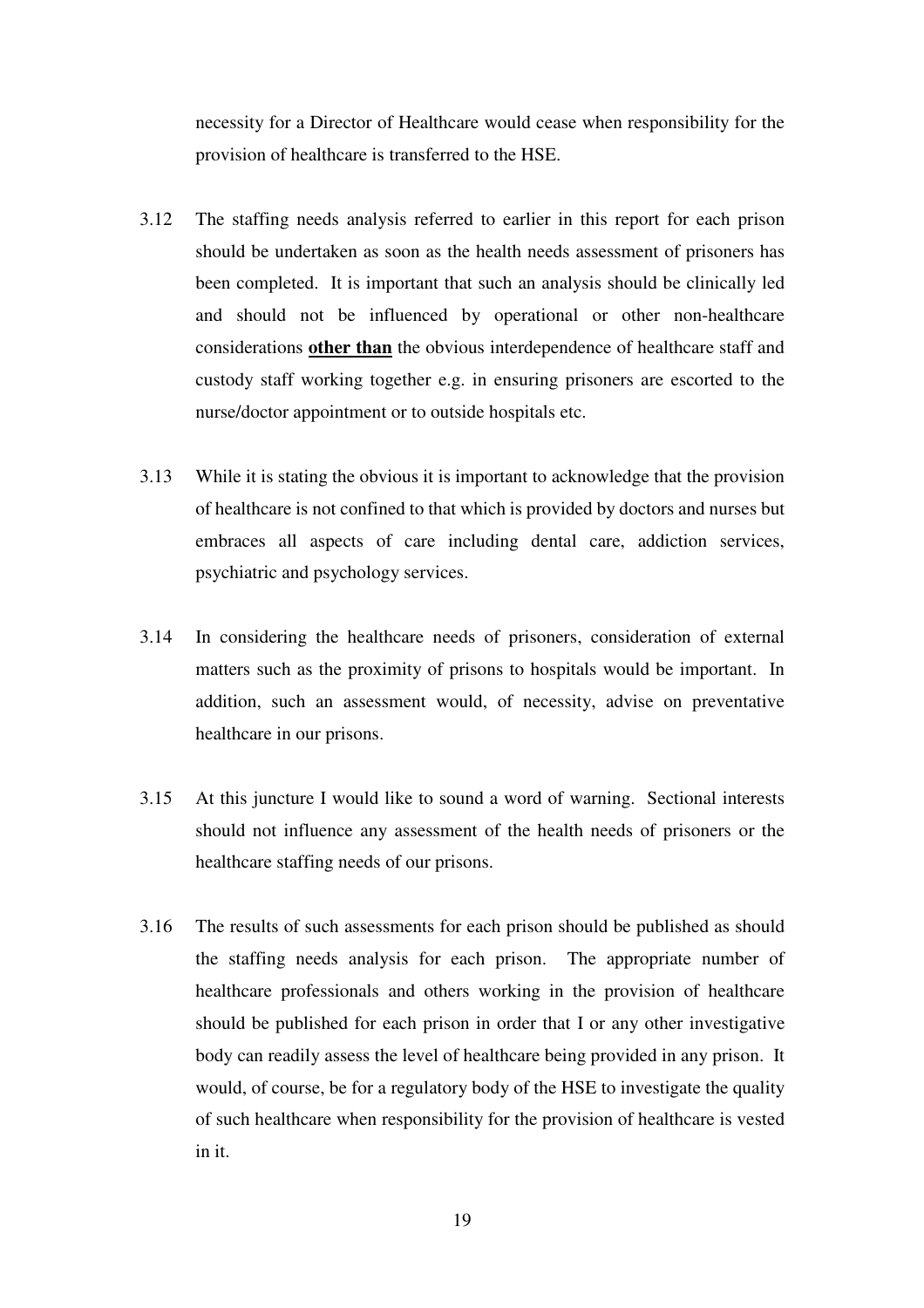- 3.17 The healthcare being provided in each prison should be kept under ongoing review as the prison population can rise or fall and the cohort of prisoners in any prison can change from time to time.
- 3.18 The health needs assessment advocated in this Chapter for all prisons should be undertaken immediately followed by the staffing needs analysis.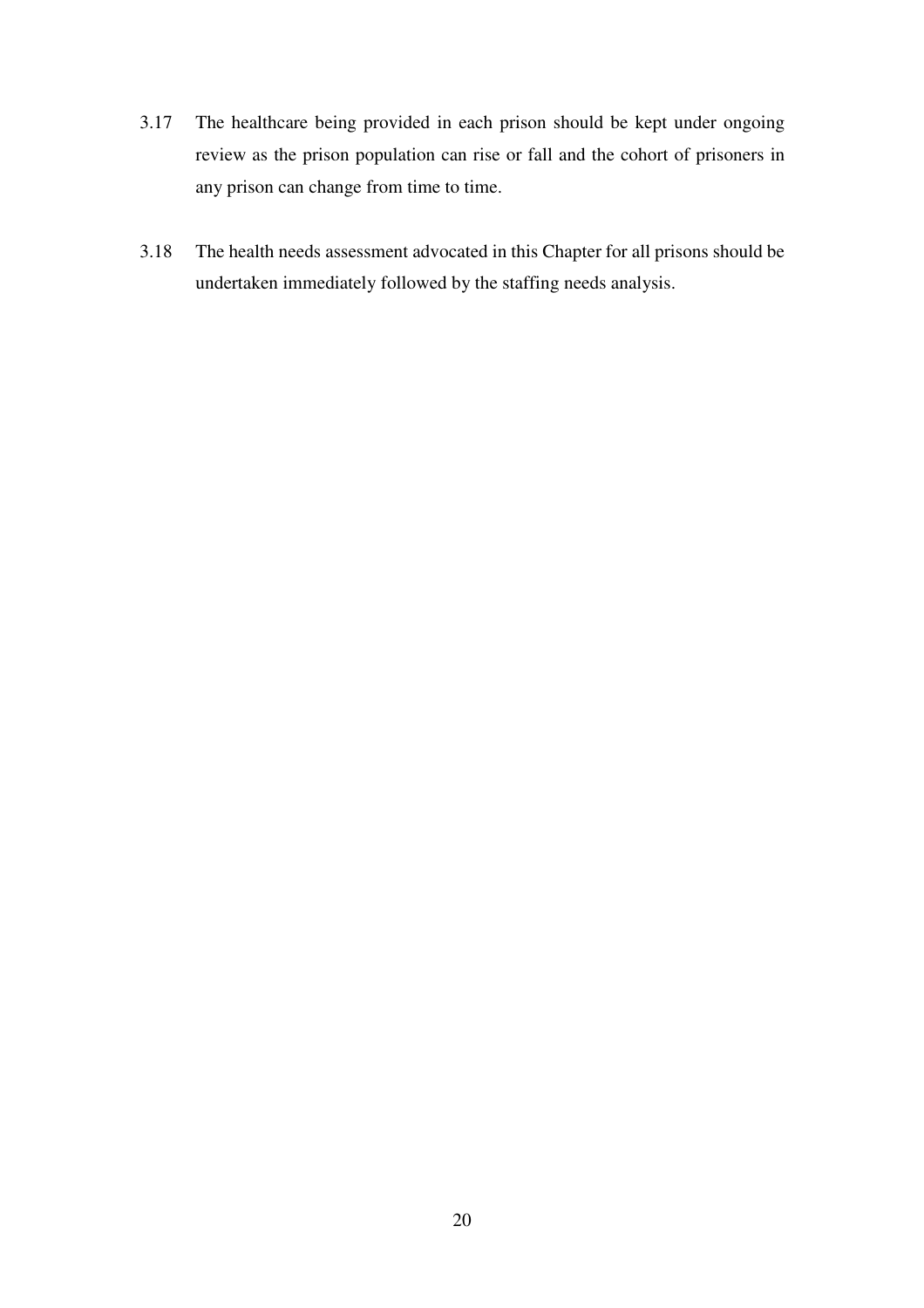# **Guidance on the expectations of the Inspector of Prisons when inspecting healthcare facilities in prisons**

- 4.1 In this Chapter I seek to give guidance on the type of information and records that I and/or my officials may require when inspecting healthcare facilities in prisons. I also wish to alert prison management that I will be paying particular attention to the physical environment in which healthcare is provided. Of course, should it be necessary to inspect the medical records of individual prisoners these will only be inspected by healthcare personnel in order to maintain medical confidentiality or by me and/or my officials but then only in such cases where the prior consent of relevant prisoners is furnished.
- 4.2 At any time on being requested prison governors and/or healthcare staff should be in a position to make available to me or my officials the following:
	- (a) The health needs assessment for the prison.
	- (b) The staffing needs analysis for the prison.
	- (c) The number of nurses, doctors, psychiatrists, dentists, other specialists, psychologists, auxiliaries etc. engaged full-time or part-time and their hours of duty.
	- (d) The number of medical referrals to A&E hospital departments for a given period.
	- (e) The average time for transfer of prisoners to A&E departments referred to at (d) above with the longest and shortest time for a given period.
	- (f) The number of medical referrals to external consultants for a given period.
	- (g) The number of cancellations of appointments with external consultants with reasons for such cancellations for a given period.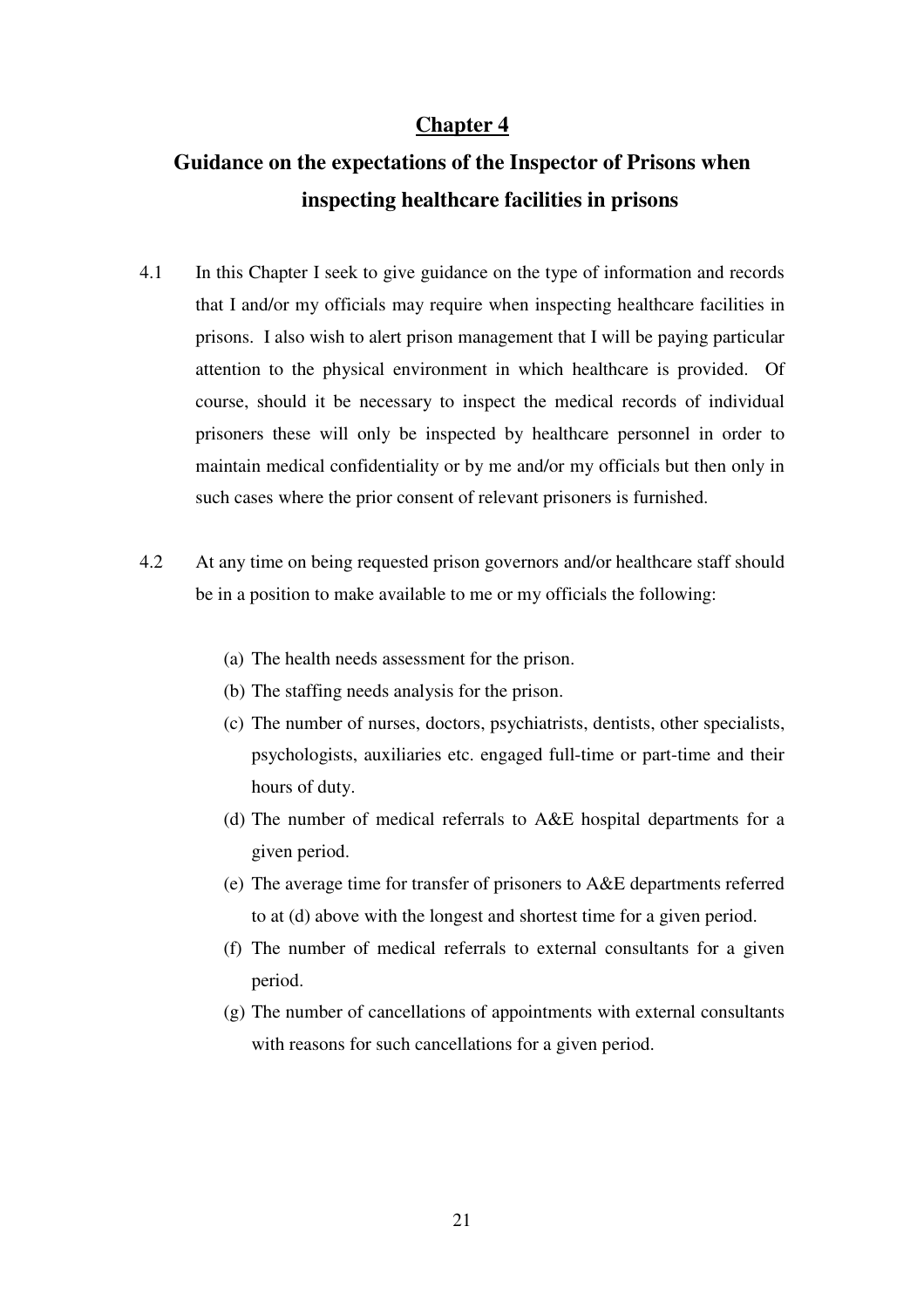- 4.3 When visiting prisons, I and my officials will pay particular attention to the following:
	- (a) The adequacy of consultation rooms.
	- (b) The access of prisoners to healthcare personnel. By this I mean whether prisoners who need to see a doctor or other member of the healthcare or therapeutic staff are facilitated by the prison staff.
	- (c) The confidentiality of consultations or examinations by medical staff and where and under what conditions these take place.
	- (d) The access of those prisoners on restricted regimes to healthcare.
	- (e) The means for non-English speaking prisoners or those with communication difficulties to engage with healthcare personnel.
	- (f) The time of distribution of night time medication. By this I mean that night sedation should be given at night and not at 6 pm. In making this statement I am not suggesting that this is the practice.
	- (g) The procedure for emergency response during or outside working hours.
	- (h) The medical staff on call outside working hours who and how?
- 4.4 The information referred to in paragraphs 4.2 and 4.3 would not compromise the confidentiality enjoyed by patients (prisoners) and their doctors or other healthcare professionals. Therefore, in carrying out my inspections I will be seeking such information irrespective of whether the healthcare is provided by the IPS in the short term or subsequently by the HSE.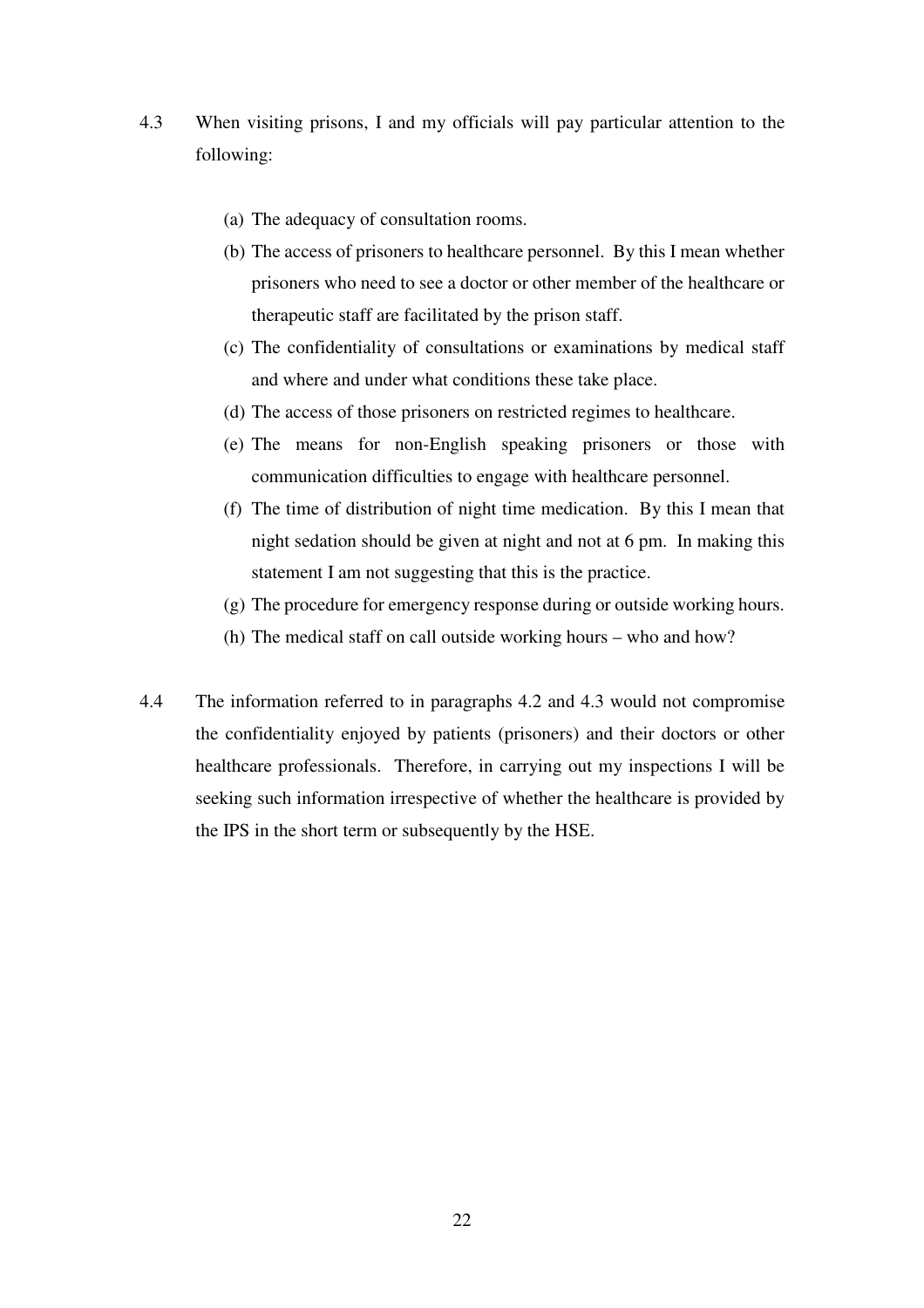#### **Recommendations**

- 5.1 Responsibility for the provision of healthcare should be transferred from the IPS to the HSE.
- 5.2 A health needs assessment of prisoners in all prisons should be undertaken immediately.
- 5.3 The lead in the assessment referred to in paragraph 5.2 must be a clinician.
- 5.4 A healthcare staffing needs analysis for each prison should be undertaken on the completion of the health needs assessment referred to in paragraph 5.2. This analysis should be clinically led.
- 5.5 The healthcare staffing needs analysis referred to in paragraph 5.4 must reflect the health needs assessment of prisoners in each particular prison.
- 5.6 It is important that such an analysis should be clinically led and should not be influenced by operational or other non-healthcare considerations **other than** the obvious interdependence of healthcare staff and custody staff working together e.g. in ensuring prisoners are escorted to the nurse/doctor appointment or to outside hospitals etc.
- 5.7 The health needs assessment of prisoners and the staffing needs analysis must be published for each prison.
- 5.8 The health needs of prisoners and by extension the staffing needs of each prison must be kept under constant review as prison populations change as do the cohort of prisoners in all prisons.
- 5.9 As this is an urgent issue and as this report must be published pursuant to Part 5 of the Prisons Act 2007 it is not unreasonable that a public response be